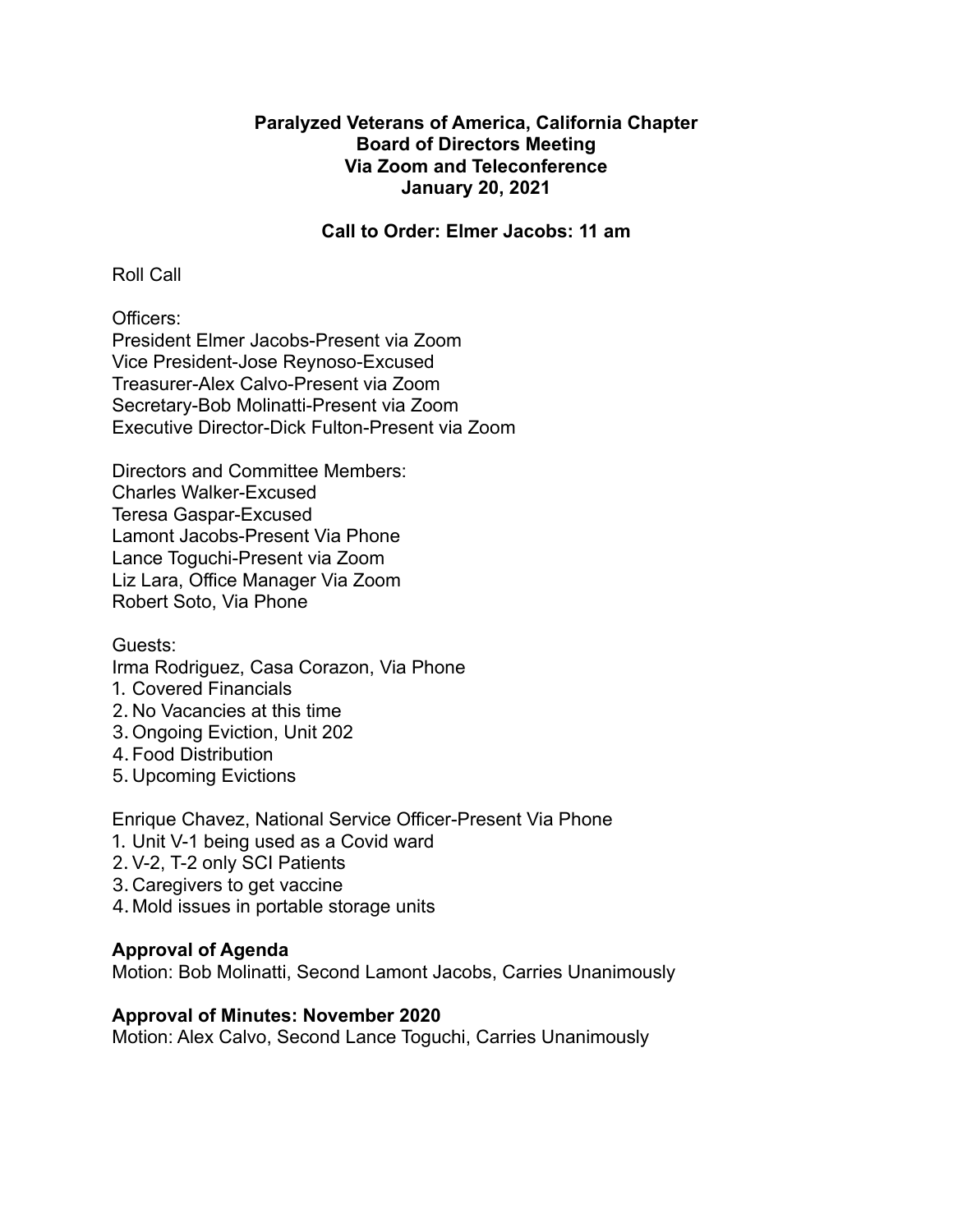## **Standing Committee Reports**

#### **Motion to accept standing committee reports:** Motion: Lamont Jacobs, Second Lance Toguchi, Carries Unanimously

## **New Business:**

1. A,C,D Sports and Recreation grants in the amount of \$2,350.

Motion for \$2,350: Alex Calvo, Second Bob Molinatti, Carries Unanimously.

B and F in the amount of \$1,119 Abstention by Lance Toguchi

Motion for \$1,119: Lamont Jacobs, second Alex Calvo, Carries Unanimously.

2. Expansion Of Sports and Rec grant to include more Virtual programs due to Covid.

Motion for Virtual programs: Bob Molinatti, Second Lamont Jacobs, Carries Unanimously.

4. Hardship Grant for Chapter Member, William Cole: \$500.

Motion for \$500: Bob Molinatti, Second Lamont Jacobs, Carries Unanimously.

7. (4) I-Pads for BOD Member use in the amount of \$1,600.

Motion for \$1,600:Alex Calvo, second Lamont Jacobs, Carries Unanimously.

8. Chapter Logo Gear and Apparel capped at \$10,000.

Motion for \$10,000 Cap: Bob Molinatti, Second Lamont Jacobs, Carries Unanimously.

9. (3) Laptops and Docking Stations for BOD and Staff members to work remotely in the amount of \$6,000.

Motion for \$6000: Bob Molinatti, Second Lamont Jacobs, vote is 3-1 in favor, with Alex Calvo voting against.